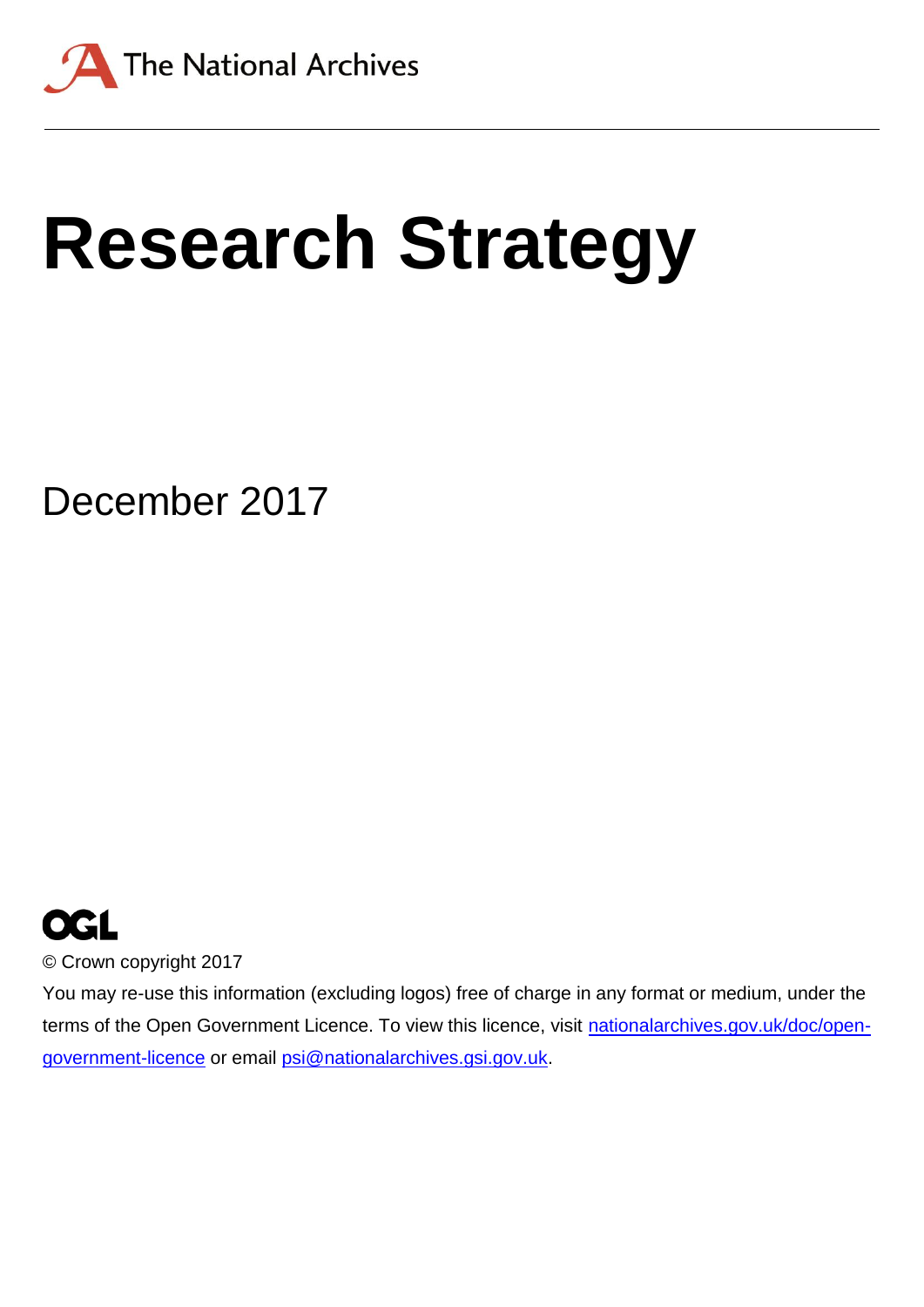## **The landscape**

The last few years have seen fundamental challenge and change to the academic and research landscape. Cuts to university funding and student grants have led to a much sharper focus on finance. The Research Excellence Framework (REF) has introduced the need for non-academic 'impact', which has led to a spike of applications to cultural heritage institutions for partnership, an increase sharpened by growing pressure on universities to be collaborative and cross-disciplinary. In the meantime, the new Teaching Excellence Framework (TEF), introduced in 2016, has added further scrutiny and an additional layer of assessment. The impending exit of Britain from the EU is causing further uncertainty, particularly in relation to funding while the creation of a new body, UK Research and Innovation (UKRI), aiming to bring together the seven UK research councils, promises yet more change. Further reviews of the Higher Education sector are ongoing. Finally, the digital universe is causing paradigm shifts in how academics access and interrogate information, with unknown implications.

## **Why research?**

We know that the academic and research climate will continue to be both turbulent and tough. We also know that nothing is gained or achieved without ambition, and we are ambitious about research. Research is pivotal to the functions of The National Archives. We must innovate in order to preserve, maintain and unlock access to our collections and maximise opportunities for ambitious new initiatives. To innovate well, we need research.

We also know that academics would like us to increase our work and visibility in this space, specifically around our areas of expertise, such as knowledge of and innovative access to our collections. In the archival research field, we are leaders nationally and internationally, particularly in the digital sphere. Other archives want us to lead for the future. If we are to deliver on the ambitions of our business plan for 2015-19, [Archives](http://www.nationalarchives.gov.uk/about/our-role/plans-policies-performance-and-projects/our-plans/archives-inspire/)  [Inspire,](http://www.nationalarchives.gov.uk/about/our-role/plans-policies-performance-and-projects/our-plans/archives-inspire/) we need to undertake research.

The Nurse Review answered the question, 'Why do we do research?' by stating that research 'is aimed at generating knowledge…, and also at developing that knowledge

2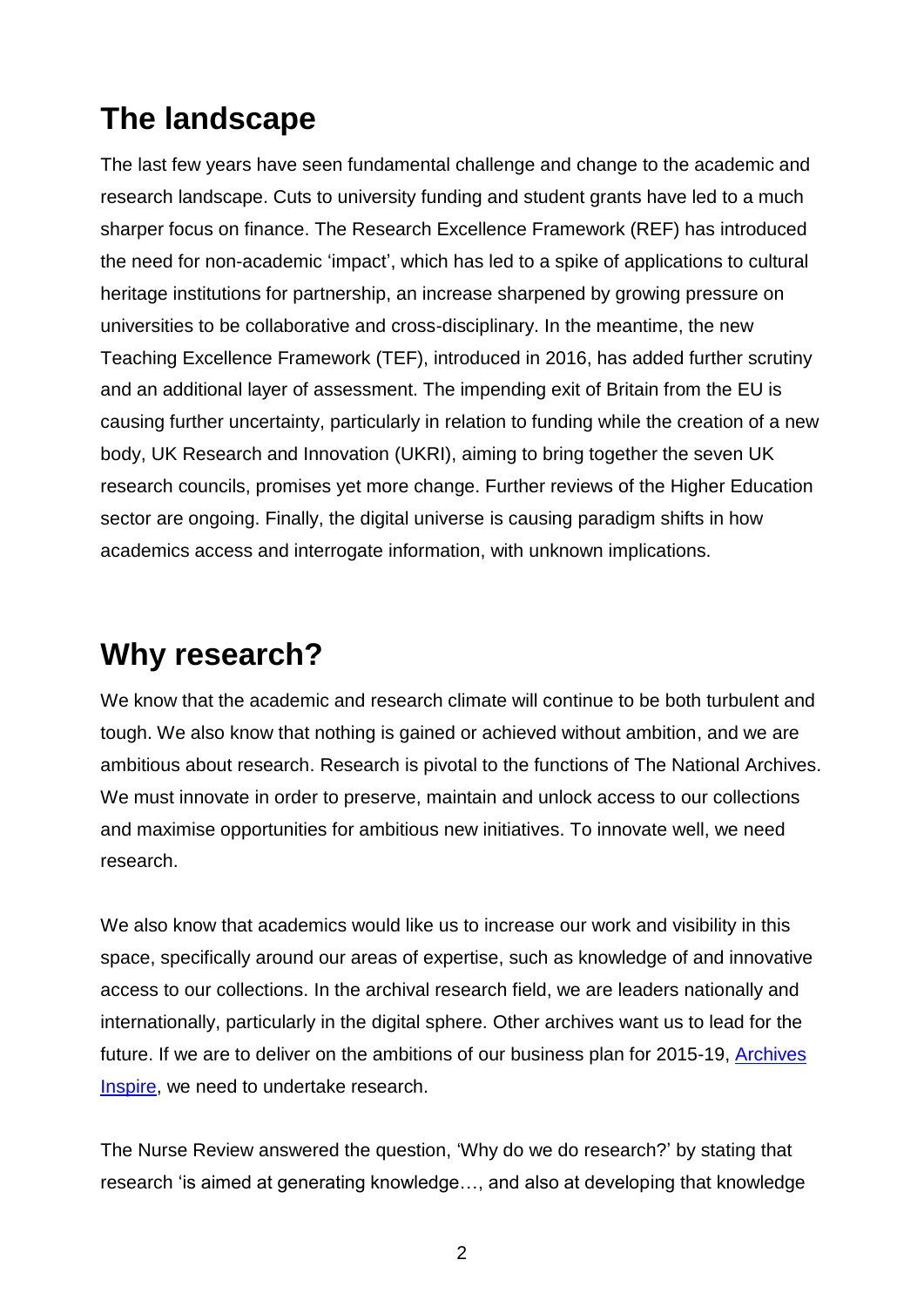into useful applications, including...better public services.<sup>11</sup> Nurse stated that 'research should be at the heart of government,' and that 'the best research should be funded wherever it is found.<sup>2</sup> Whether it is digital sensitivity review or appraisal, new forms of presentation to the public, guidance on preservation and conservation for the wider archives sector, or subject-based expertise to support access, our research challenges and The National Archives' corporate challenges are one. If we are serious about our digital and archival leadership, we need to step up and own the archival research space. Specifically, if we are going to see the research we need undertaken, we need to lead research because university priorities may not match our own.

## **New ways of thinking**

Our vision is to be recognised as a hub of outstanding interdisciplinary academic engagement and collections-based research. By leading, partnering, and supporting research internally and externally, we will contribute to the solution of some of the key research challenges facing the organisation. Research into the interpretation, preservation of, and access to the collections will sit at the heart of what we do at The National Archives, reflecting and supporting our overarching mission for 2015-19 and beyond, to 'change the way you think about archives' (*Archives Inspire*). Research will be future-facing, and transform the perception of archives from the old to the new and the innovative.

## **Research at The National Archives**

The ability of The National Archives to partner, lead, and support pioneering, interdisciplinary collection-based research projects stems from our unique collections, and our expertise and networks. Our staff are engaged in collaborative projects on the cutting edge of physical and digital record preservation, historical research and data science. The National Archives' research activities include leading and partnering research projects, building research networks, and contracting external expertise. The

 $\overline{a}$ 

 $1$  Paul Nurse, 'Ensuring a Successful UK Research Endeavour: A Review of the UK Research Councils', [https://www.gov.uk/government/publications/nurse-review-of-research-councils](https://www.gov.uk/government/publications/nurse-review-of-research-councils-recommendations%20November%202015)[recommendations November 2015,](https://www.gov.uk/government/publications/nurse-review-of-research-councils-recommendations%20November%202015) p.2

 $2$  Nurse Review, p.9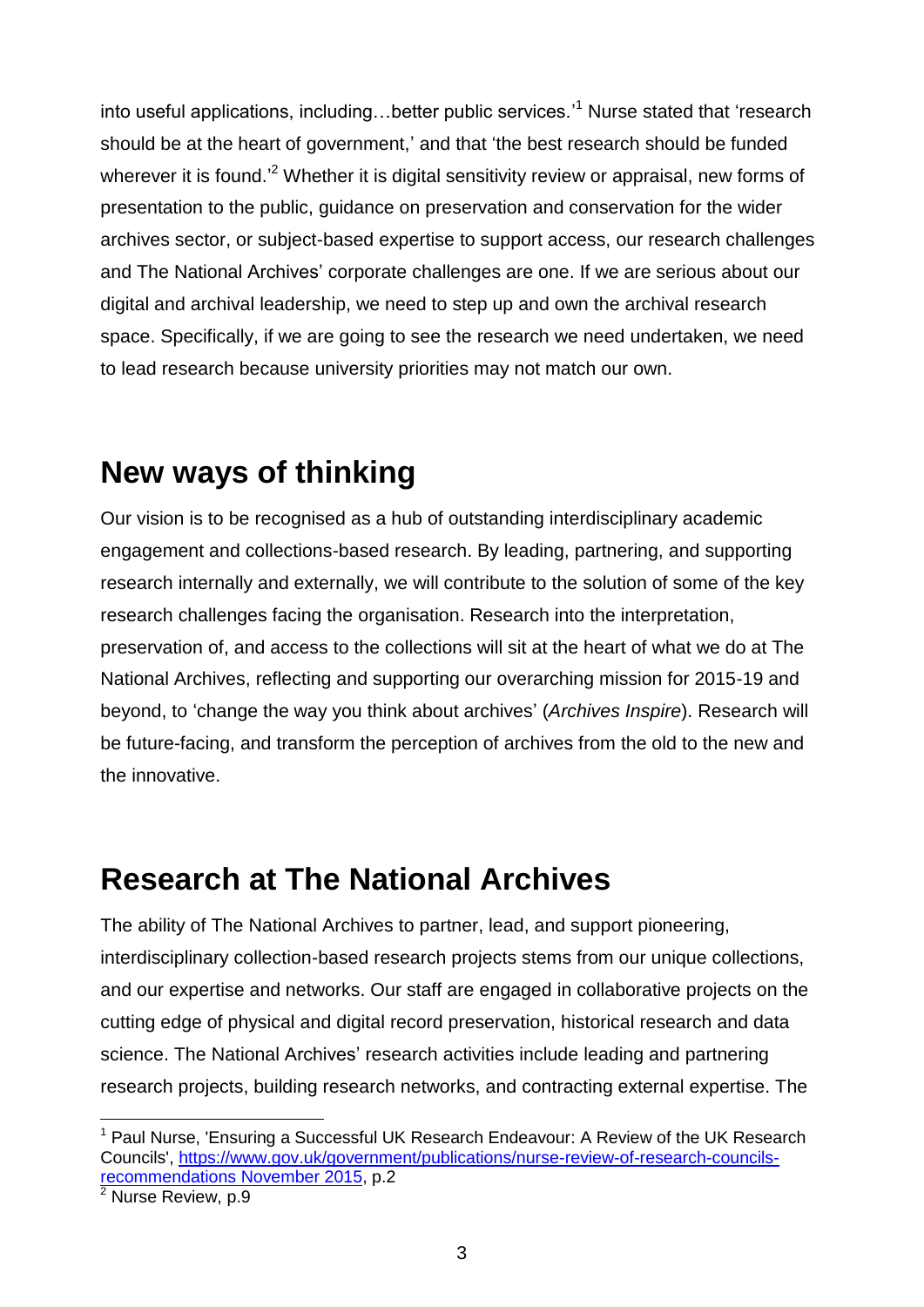National Archives has Independent Research Organisation status with the Arts and Humanities Research Council, recognising our standing as a research hub.

Our research activities enhance knowledge and understanding of our collections, and have led to the development of innovative tools for accessing or preserving collections. For example, our Digital Record Object Identification (DROID) software enables archive services all over the world to analyse their digital data in order to facilitate preservation, while our Traces through Time project enhances results for those searching our catalogue for individuals.

The National Archives also has a unique position as leader of the archives sector in England, acting as a gateway into a network of over 2,500 archives. This means we can support research access into these collections, lead on the development of joint research networks, and act as a conduit into and out of the sector for key research trends and opportunities. No other Independent Research Organisation holds a comparable position.

## **Strategic aims**

l

**1 Expand our national and international reputation for pioneering research and collections management in line with our status as an Independent Research Organisation**

Nationally and internationally, The National Archives has an acknowledged leadership position in archive research, particularly in relation to digital.<sup>3</sup> The National Archives will continue to play a core role in archival research, responding to key issues facing the sector in order to inform thinking and practice; sharing this through guidance, training and development programmes.

We also intend to extend that reputation more widely to our target academic audience. We will therefore increase our visibility and disseminate our research effectively,

<sup>&</sup>lt;sup>3</sup> Elizabeth Oxborrow-Cowan, Interviews with International Archives for The National Archives' Academic Scoping Study, March 2016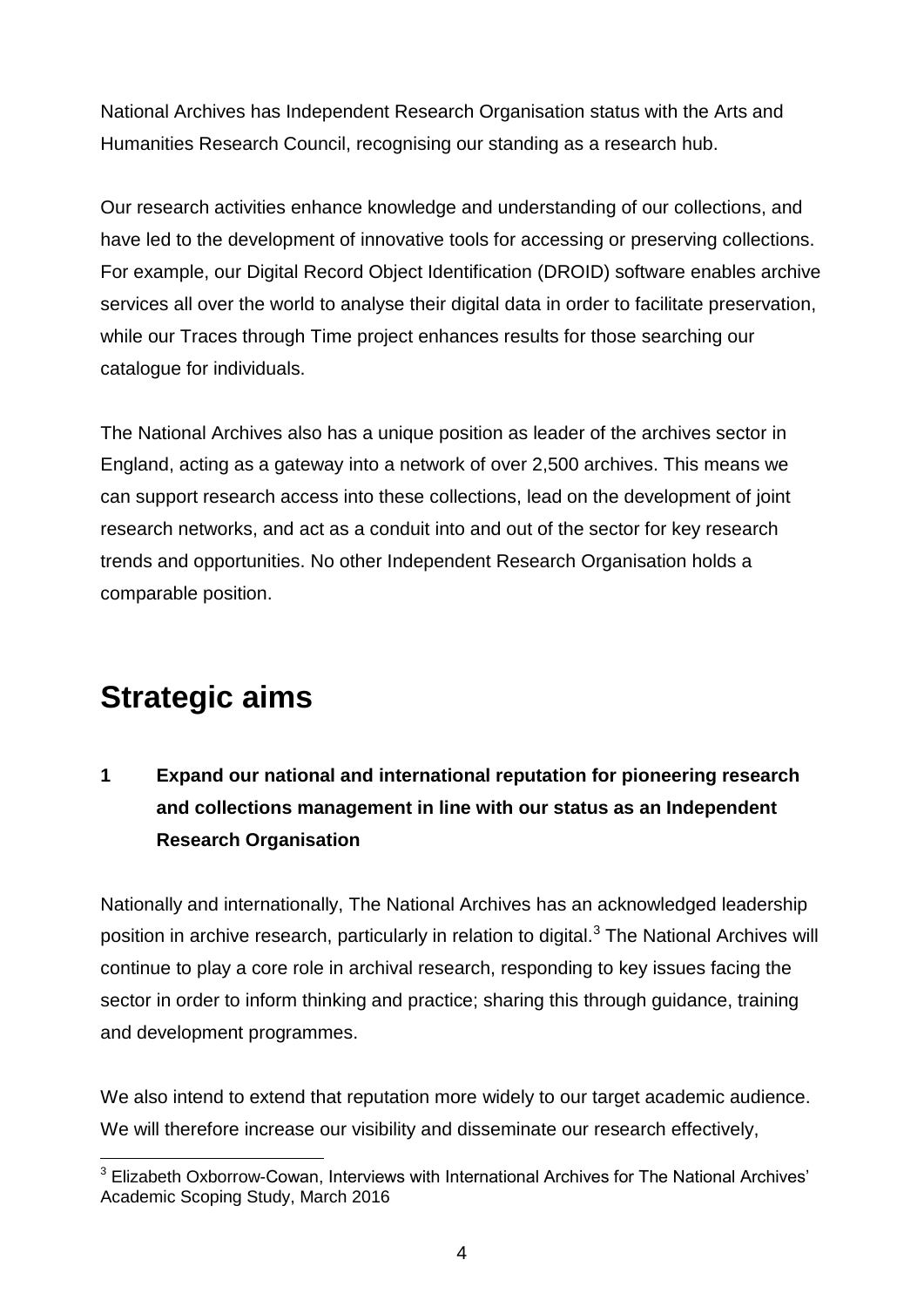sharing our research outcomes and publicising our ongoing work creatively and engagingly. Intelligent planning of our communications will maximise our reach and impact, raising our reputation.

#### **2 Enhance our current research reputation to develop funding success**

In the last few years, we have transformed grants funding success, winning funding in our own right and leading major grants with the Arts and Humanities Research Council, Wellcome, and the Heritage Lottery Fund. We will continue to grow funding, developing strong partnerships and strategic relationships with a wide range of funding bodies in order to achieve significant and sustainable success. Our research support staff will be professional and experienced, proactive in identifying and developing new opportunities. Researchers will be supported with training and advice to improve capacity and capability. We will introduce a refreshed approvals process to ensure that we are targeting grant applications towards a coherent and clear research programme.

#### **3 Shape a programme of world class digital research**

l

Digital research is pivotal to our future. It is not an optional extra if we are to continue to fulfil our role and remit in a digital world. Working in conjunction with our Digital Directorate and in support of The National Archives' [Digital Strategy,](http://www.nationalarchives.gov.uk/about/our-role/plans-policies-performance-and-projects/our-plans/digital-strategy/) we will retain and grow our reputation for innovation and leadership in digital archives. We will establish a new digital research function, and take forward findings from the report, Digital Research Challenges at The National Archives $4$ , using it to drive our agenda through a [Digital Research Roadmap.](http://www.nationalarchives.gov.uk/documents/digital-research-roadmap.pdf)

### **4 Establish a renowned research centre to coordinate and galvanise our long-term research programme**

<sup>&</sup>lt;sup>4</sup> Darryl Mead, Michael Moss and Norman Gray, Digital Research Challenges at The National Archives, February 2016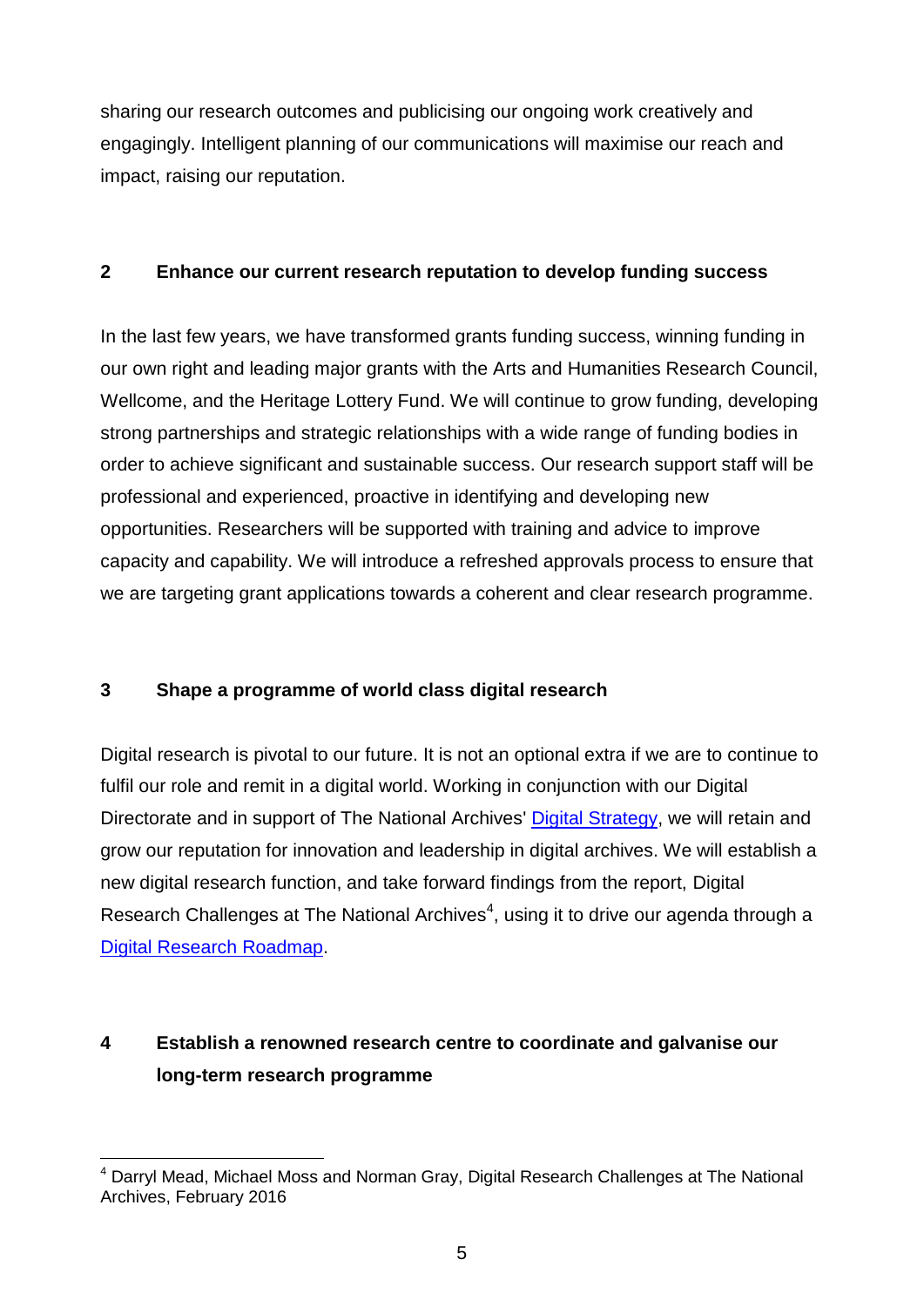The new Research and Collections Directorate will form the heart of research at The National Archives, leading and coordinating our research programme, which will be tailored to clear priorities, and centred on knowledge of and research into our own collections, and that of collections across the archive sector. We will focus on defined areas where we can most add value and raise our reputation.

The National Archives' research culture will foster a collaborative, open, and creative environment in which varied and high-quality research activities can flourish. Activities that nourish a research culture will be facilitated and supported. The National Archives' research culture will be inclusive, involving researchers of all career stages, experience levels, and specialisms.

#### **5 Respond to the changing needs of the academic and research sector**

We will ensure that our academic programmes, initiatives, and events support The National Archives' ambition to become a respected centre of interdisciplinary research and a hub of research excellence. We will work with established stakeholders such as the Royal Historical Society and the Institute of Historical Research, as well as emerging bodies such as the Alan Turing Institute. We will grow existing successes such as joint conferences and collaborative doctoral studentships, and explore new initiatives such as fellowship schemes. Results from our academic scoping study will underpin our strategic goals.

## **Measuring success**

Responsibility for delivery of the research strategy lies with the Research and Collections Directorate. The strategy will form part of the action plan emerging from the [Academic Engagement and](http://www.nationalarchives.gov.uk/documents/academic-engagement-and-research-roadmap.pdf) Research Roadmap, which will ensure delivery as part of a coherent suite of strategies.

Annual review of our research activities will ensure that they remain achievable, relevant, and delivering maximum impact. This annual review will form part of a longerterm strategic plan which will encapsulate our ambitions and aspirations. A new